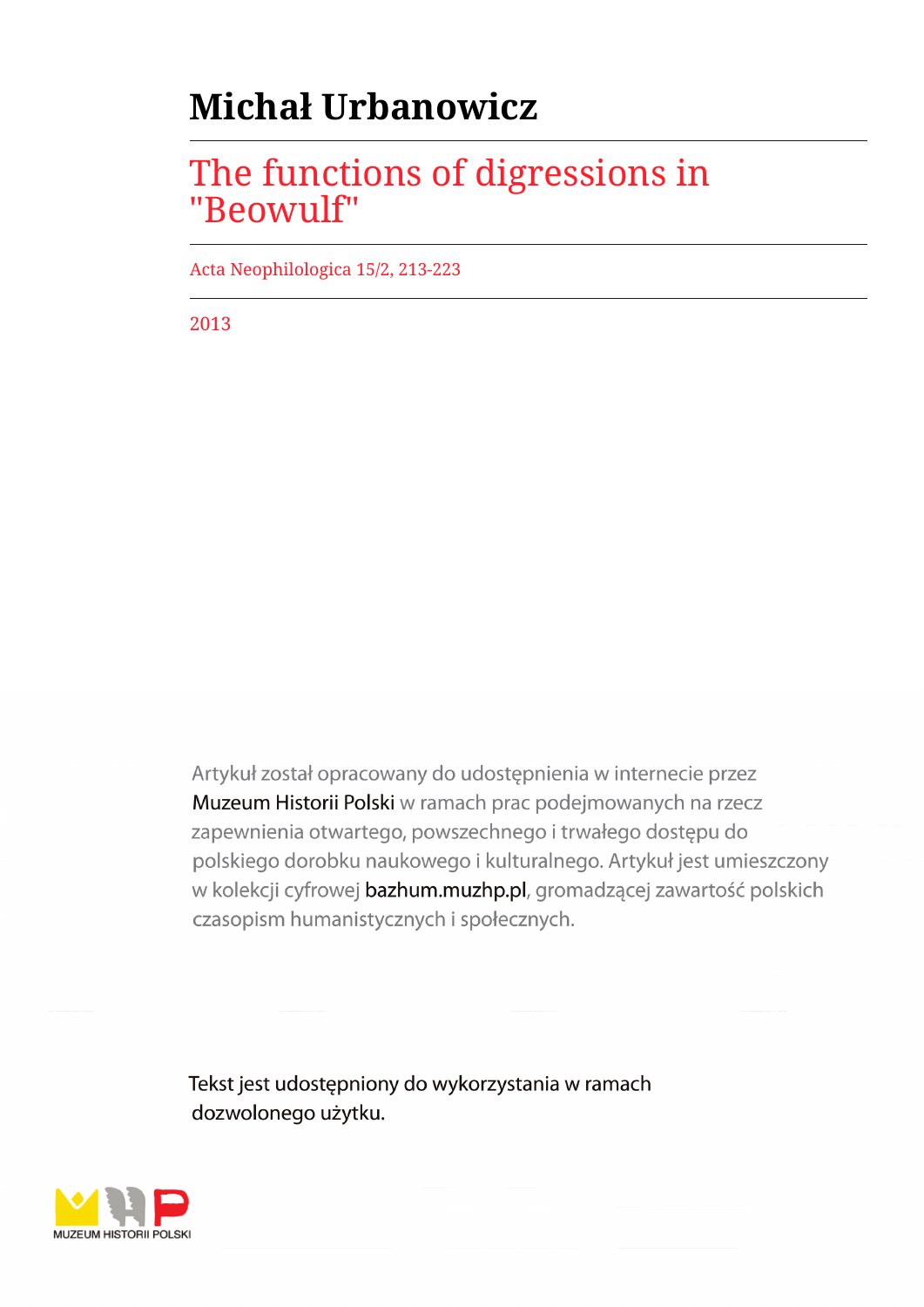**Michał Urbanowicz** Olsztyn

## THE FUNCTIONS OF DIGRESSIONS IN *BEOWULF*

**Key words:** Old English literature, *Beowulf*, digressions, Adrien Bonjour, John Ronald Reuel Tolkien

## **Introduction**

*Beowulf* is a heroic narrative composed between the middle of the  $7<sup>th</sup>$  and the end of the 10<sup>th</sup> century. The analysis of its numerous digressions began to arouse a great deal of interest thanks to Jakob Langebek in 1772. He was the first scholar who related the poem to the Danish history by identifying Scyld Scefing as the Skiold of Danish legend<sup>1</sup>. It is worthy of remark that the approach towards the digressions of *Beowulf* has significantly changed in the course of history. In the beginning scholars, along with Nikolaj Frederik Severin Grundtvig, used to consider most of them as separate stories of minor importance to the main plot. Despite being interesting for historical reasons, these so-called "tasteless intrusions" were claimed to prove either the author's ineptitude or the poem's multiple authorship2. However, a completely different approach towards digressions was adopted by Ludvig Schrøder. He claimed that they were purposely created by the poet, and thus the relation between them and the poem had to be taken for granted in order to carry out a proper analysis<sup>3</sup>. Even though these two attitudes were entirely forgotten when the influential *Liedertheorie*4 [ballad theory] of Ernst Moritz

<sup>1</sup> R.E. Bjork, J.D. Niles, *A Beowulf Handbook*, Nebraska, University of Nebraska Press 1997, p. 196. 2 Ibidem, p. 193–197.

<sup>3</sup> Ibidem, p. 198.

<sup>&</sup>lt;sup>4</sup> The *Liedertheorie* of composition, popular in the 19<sup>th</sup> century and the beginning of the 20<sup>th</sup> century, saw the poem's origin in short epic folk narratives composed orally immediately after the events had taken place, just as in the poem the *scop* intones a *spel garade* [873] comparing Beowulf, after he defeats Grendel [ll. 867–874], allusively to Sigemund and Fitela (cf. H.L.C. Tristram, *Medieval Insular Literature Between the Oral and the Written II: Continuity of Transmission*, Tübingen, Gunter Narr Verlag 1997, p. 66).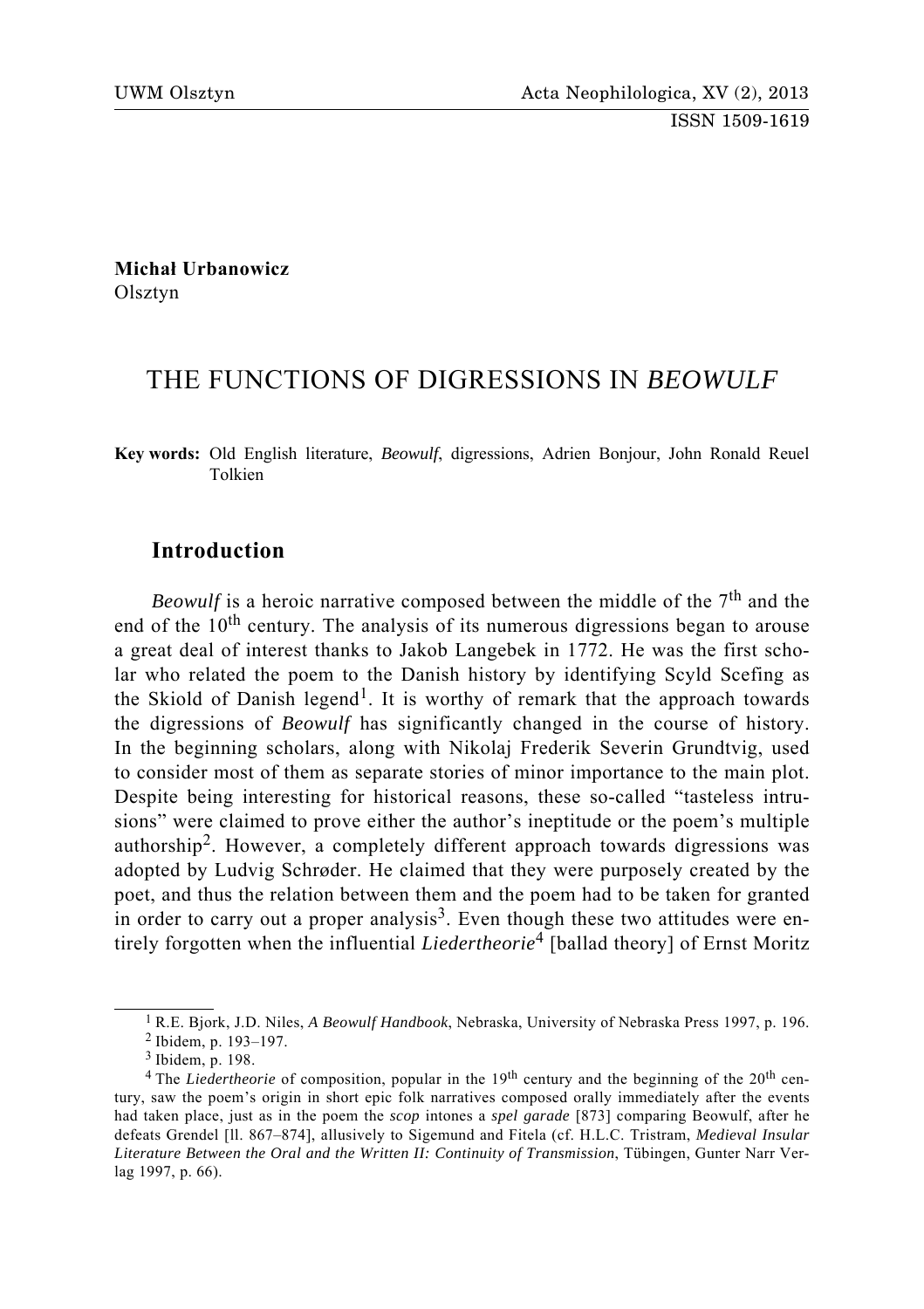Ludwig Ettmüller and Karl Müllenhoff was introduced<sup>5</sup>, Adrien Bonjour and most scholars of today opt for Schrøder's theory. This article also follows the pattern of treating the poem as a structural whole.

### **1. Functions of digressions**

Bonjour, one of the most brilliant *Beowulf* scholars, devoted his research to the digressions included in the poem. In his thorough analysis he justified their presence by mentioning the existence of general reasons, notwithstanding the wide variety of ways how the digressions are related to the main story. He claimed that not only did these stylistic devices make the background of the poem alive and enrich the main theme, but also contained important pieces of information concerning the hero's life6. Moreover, serving as a foil to a given situation, contributing to the historical significance, providing symbolic value which influenced the understanding of the poem and heightening artistic effect were the most important functions of digressions according to Bonjour. This scholar's full-length study also included a detailed description of particular digressions. For the purposes of accuracy he divided them into four categories, namely the Scyld episode, digressions concerning Beowulf and the Geats, historical or legendary digressions and Biblical digressions<sup>7</sup>. A separate section of this article is devoted to each category.

## **1.1. The Scyld episode [ll. 4–52]<sup>8</sup>**

The poem begins with a long digression about Danish kings, which seems to be in direct contradiction to the fact that *Beowulf* presents the history of a Geatish warrior. However, some similarities between Scyld Scefing and Beowulf can be noticed. First of all, both of them managed to liberate the Danes, regardless of their inglorious youth. Secondly, the death of both kings is mentioned and the descriptions of their funerals at the beginning and at the end of *Beowulf* form the narrative frame of the poem. As a matter of fact, the story of Scyld Scefing foreshadows both Beowulf's reign as a king and death. Moreover, the contrast between Scyld's and Beowulf's funeral is also of great significance. The beautiful

<sup>5</sup> R.E. Bjork, J.D. Niles, op. cit., p. 199.

<sup>6</sup> Ibidem, p. 199.

<sup>7</sup> R. Huffman, *The Purpose of Digressions in Beowulf*, Ezine Articles 2009, available on-line: <http://ezinearticles.com/?The-Purpose-of-Digressions-in-Beowulf&id=2909879>, date of access: 6.12.2012. Huffman's article is based on Bonjour's analysis called *The Digressions in Beowulf*, Oxford, Blackwell 1950.

<sup>8</sup> S. Heaney, *Beowulf: A New Verse Translation*, New York – London, W.W. Norton & Company Inc. 2000, p. 5. All of the quotations from *Beowulf* are excerpted from Heaney's Modern English translation.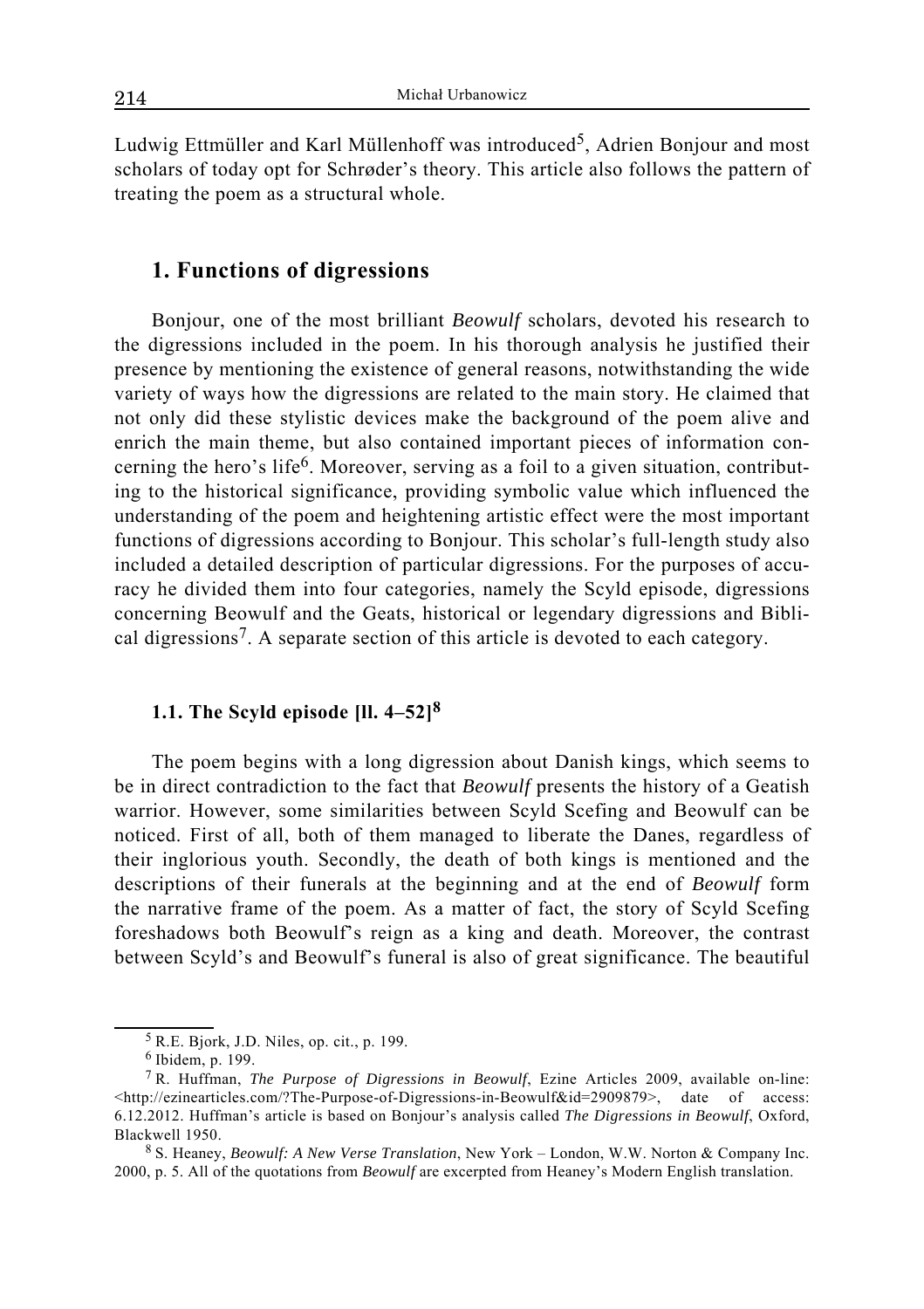description of Scyld's burial<sup>9</sup> suggests the beginning of a glorious future, while Beowulf's gloomy funeral is a symbol of its end<sup>10</sup>:

They stretched their beloved lord [Scyld] in his boat, laid out by the mast, amidships, the great ring-giver. Far-fetched treasures were piled upon him, and precious gear. I never heard before of a ship so well furbished

[ll. 34–38]

Then his [Beowulf's] warriors laid him in the middle of it [a pyre], mourning a lord far-famed and beloved. On a height they kindled the hugest of all funeral fires; fumes of woodsmoke billowed darkly up, the blaze roared and drowned out their weeping, wind died down and flames wrought havoc in the hot bone-house, burning it to the core. They were disconsolate and wailed aloud for their lord's decease.

[ll. 3141–3149]

These two extracts show the general law governing the presented world. The times of prosperity are followed by the times of misery<sup>11</sup>, which may be considered as a vicious circle. The beginning of the poem already contains its end because the opening lines "cast a shadow of doom and inevitability over all the subsequent action"12.

The Scyld episode fulfills other important functions. First of all, this prologue establishes the glory of the Danish dynasty. Secondly, along with the following description of Heorot Hall [ll. 67–85], it highlights the strength of Grendel, the monster who managed to terrorise the whole kingdom. Thirdly, it emphasises Beowulf's might as the hero eventually killed the powerful beast and became the saviour of Heorot Hall.

#### **1.2. Digressions concerning Beowulf and the Geats**

A considerable number of digressions is devoted to Beowulf and the Geats. Most of them emphasise Beowulf's greatness and might. A good example is Beowulf's boasting about his fight against giants [ll. 419–424], which justifies his

<sup>9</sup> Scyld's ship burial has intrigued scholars because it does not have an analogue in the Germanic tradition. The relevant analogues include cremation of the dead, but the account of Scyld's funeral does not. An interesting theory was proposed by Jean Haudry, who claimed that the first part of the poem is dominated by water crossings, symbolic of winter and the danger inherent in it. Fire would be out of place in this part of the poem (cf. R.E. Bjork, J.D. Niles, op. cit., p. 203). 10 Ibidem, p. 203–204.

<sup>11</sup> J.R.R. Tolkien, *Beowulf: The Monsters and the Critics*, London, British Academy 1936, p. 9.

 $12$  R.E. Bjork, J.D. Niles, op. cit., p. 204.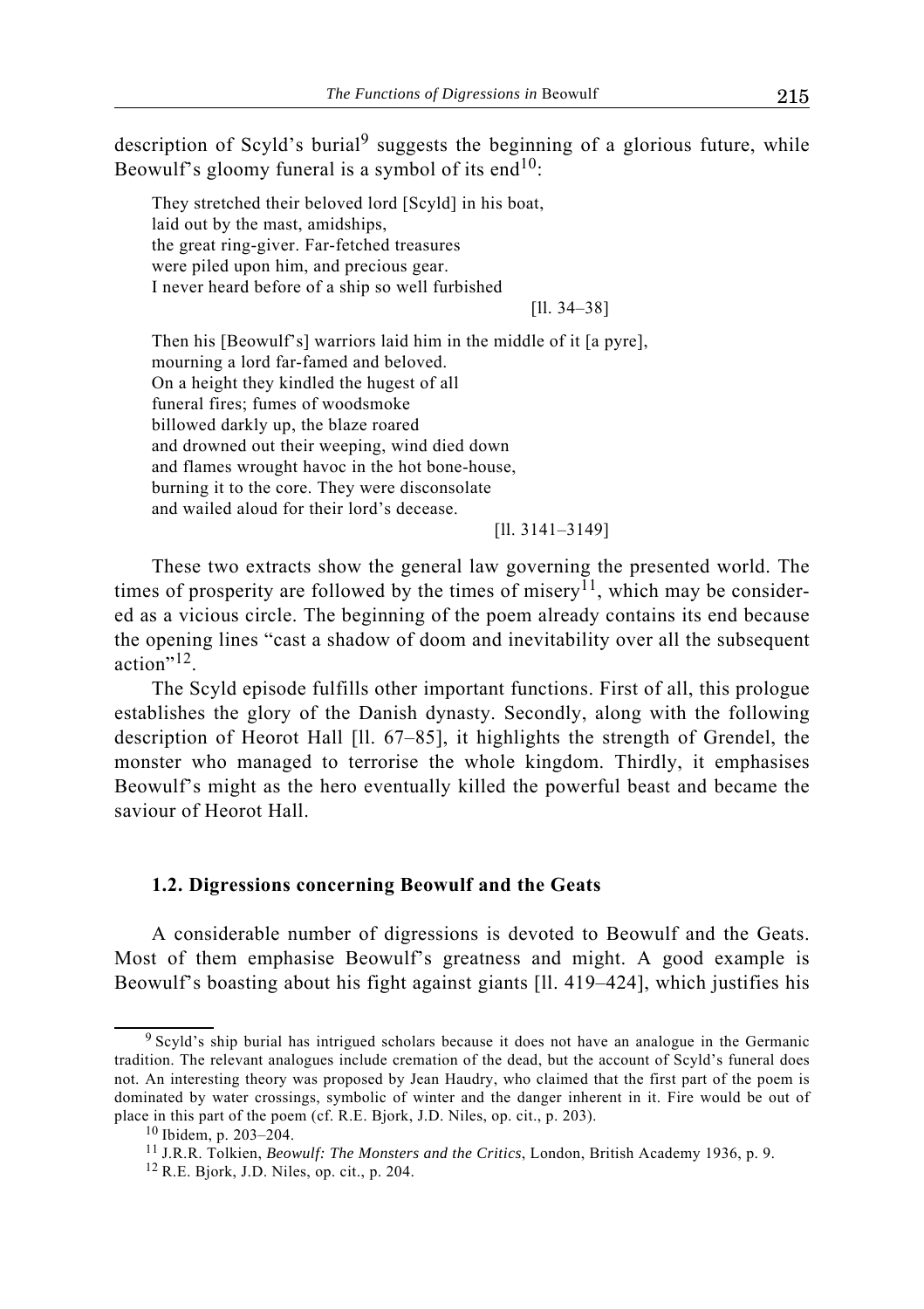arrival at Hrothgar's court, shows his uncommon strength and glorifies his name<sup>13</sup>. However, these are not all purposes of this digression. Whenever the noble Beowulf fought against evil and stood up for those who suffered, he unconsciously allied himself with the Christian  $God<sup>14</sup>$ . The function of this digression is to present Beowulf as the champion of the oppressed.

When it comes to the digression concerning Ecgtheow [11, 459–472], its function is to create another bond between Beowulf and the Danes. Beowulf's father began a feud with the powerful Wulfing tribe in the past. He was the one who killed Heatholaf, one of its members. The Geats could not help Ecgtheow and that is why he fled to the court of Hrothgar. The Danish king managed to end the conflict by paying wergild to the Wulfings. This digression is important as it also counterbalances the fact that the Danes accepted help from Beowulf, who promised to kill Grendel<sup>15</sup>.

As far as the Unferth episode<sup>16</sup> and the swimming duel with Breca are concerned [ll. 499–606], they emphasise Beowulf's greatness:

Unferth, a son of Ecglaf's, spoke [...] "Are you the Beowulf who took on Breca in a swimming match on the open sea, risking the water just to prove that you could win? [...] [Breca] came ashore the stronger contender. [...]" Beowulf, Ecgtheow's son, replied: "Well, friend Unferth, you have had your say about Breca and me. But it was mostly beer that was doing the talking. The truth is this: [...] Shoulder to shoulder, we struggled on for five nights, until the long flow and pitch of the waves [...] drove us apart. [...] However it occurred, my sword had killed nine sea-monsters".

#### [ll. 500–575]

First of all, Beowulf turned out to be superior in his speech to another great warrior – the envious Unferth. Secondly, Beowulf boasted about his earlier achievements, namely defeating nine sea-monsters.

<sup>13</sup> R. Hufmann, op. cit.

<sup>14</sup> J.R.R. Tolkien, op. cit, p. 8.

<sup>15</sup> R. Hufmann, op. cit.

<sup>&</sup>lt;sup>16</sup> Unferth has concerned critics since Grundtvig, who eventually saw him as fulfilling a dramatic purpose. Most studies were focused on the role he plays in the poem. In the Scylding part of *Beowulf* Unferth is the investigator of evil and Beowulf's antagonist, while in "the Beowulf episodes" his villainy is unnecessary, and he graciously lends Hrunting to a superior warrior. There are mixed opinions about this character: some scholars consider him as a true villain, others condemn him to a much lesser extent and claim that his behavior provides Beowulf with the opportunity to show off his achievements (cf. R.E. Bjork, J.D. Niles, op. cit., p. 205).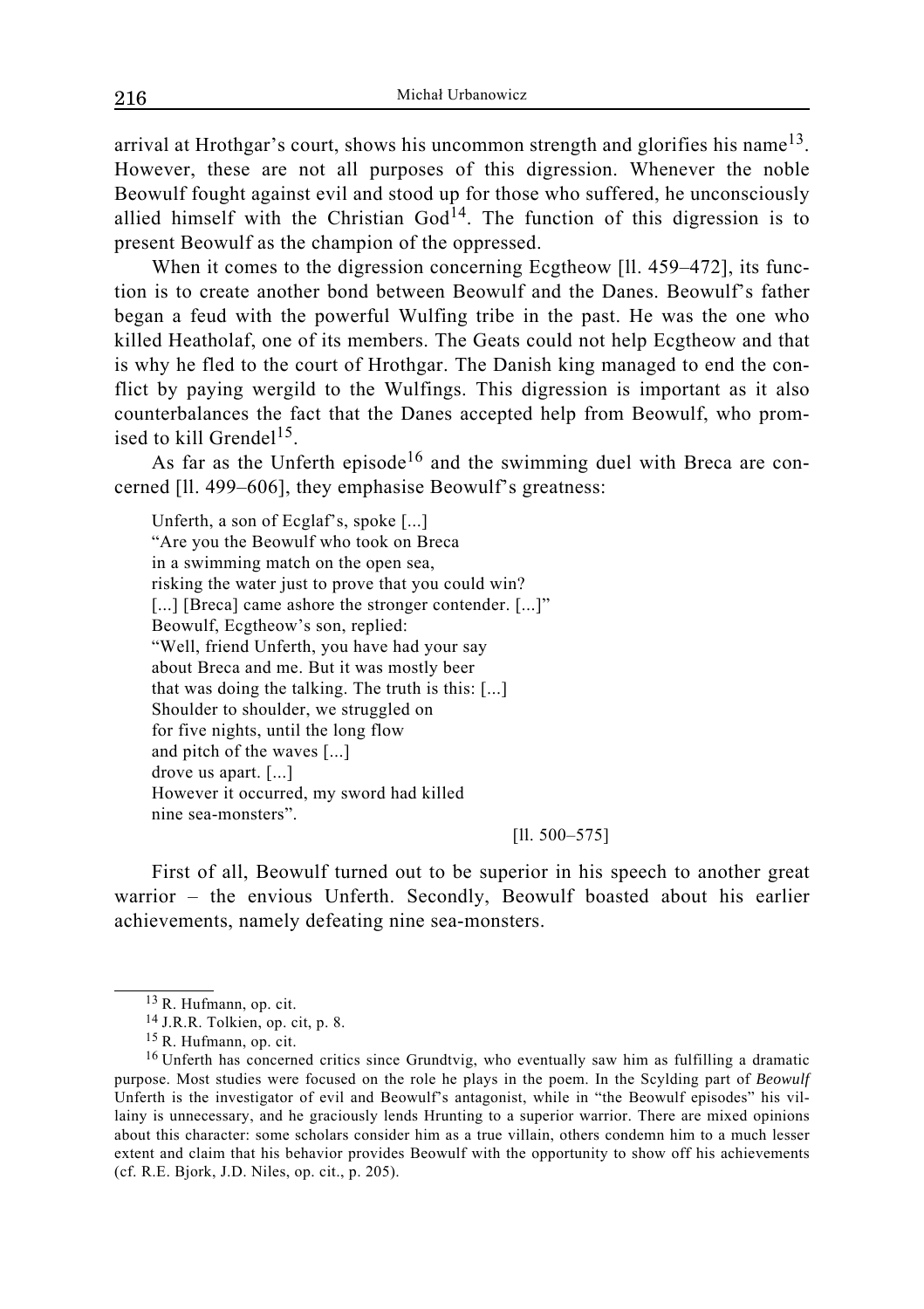The tale of Sigemund [ll. 874b–896] is a reference to both Beowulf's past and future. Not only does it exalt Beowulf's most recent victory over Grendel, but also it foreshadows his fight with the dragon. This digression and the following Heremod episode [ll. 897–915], which contrasts an evil king with the kind-hearted Beowulf, emphasise the hero's greatness.

The story of Eormenric and Hama [ll. 1197–1201] accentuates the splendour of the gifts given to Beowulf after defeating Grendel. What is more, the described torque seems to be an interesting symbol. This necklace was worn by Hygelac on the day of his death [ll. 1202–1214]. Therefore, there is a contrast between Beowulf being awarded with the precious torque and the later fall of a king. This description may suggest Beowulf's fate as he eventually died after defeating the dragon. This is also a reference to the dragon's treasure, which despite being amazing was also cursed.

The striking contrast between the noble Beowulf and the evil and bloodthirsty king Heremod [ll. 1709–1722] is another digression that emphasises Beowulf's greatness.

Heremod was different, the way he behaved to Ecgwala's sons. [...] [He] killed his own comrades, a pariah king who cut himself off from his own kind, even though Almighty God had made him eminent and powerful and marked him from the start for a happy life. But a change happened, he grew bloodthirsty, gave no more rings to honour the Danes.

[ll. 1709–1720]

Not only are the ways of these two warriors contrasted, but also Beowulf's inglorious youth clashes with Heremod's "being marked from the start for a happy life". What is more, the digression concerning Beowulf's inglorious youth [Il. 2183b–2189] heightens the effect of his later remarkable deeds by means of contrast.

The digression about the Geatish history, namely Hygelac's death, Beowulf's swimming match, Heardred and the second Swedish wars [ll. 2354–2396] fulfills several functions. The description of Beowulf's escape from Friesland by swimming with thirty trophy battle-dresses glorifies his superhuman abilities. The fact that Beowulf rejected Queen Hygd's offer of the throne and decided to become a counsellor to Heardred (Hygelac's heir) illustrates the hero's sheer loyalty and moral sense. Moreover, there is a significant contrast between the Geats and the Danes. First of all, Queen Hygd asked Beowulf to become the king in favour of her son for the greater good of the Geats, while Queen Wealtheow tried to use all of her powers to secure the succession of her sons to the Danish throne [Il. 1174–1186]. This contrast is made even more striking when Hrothulf's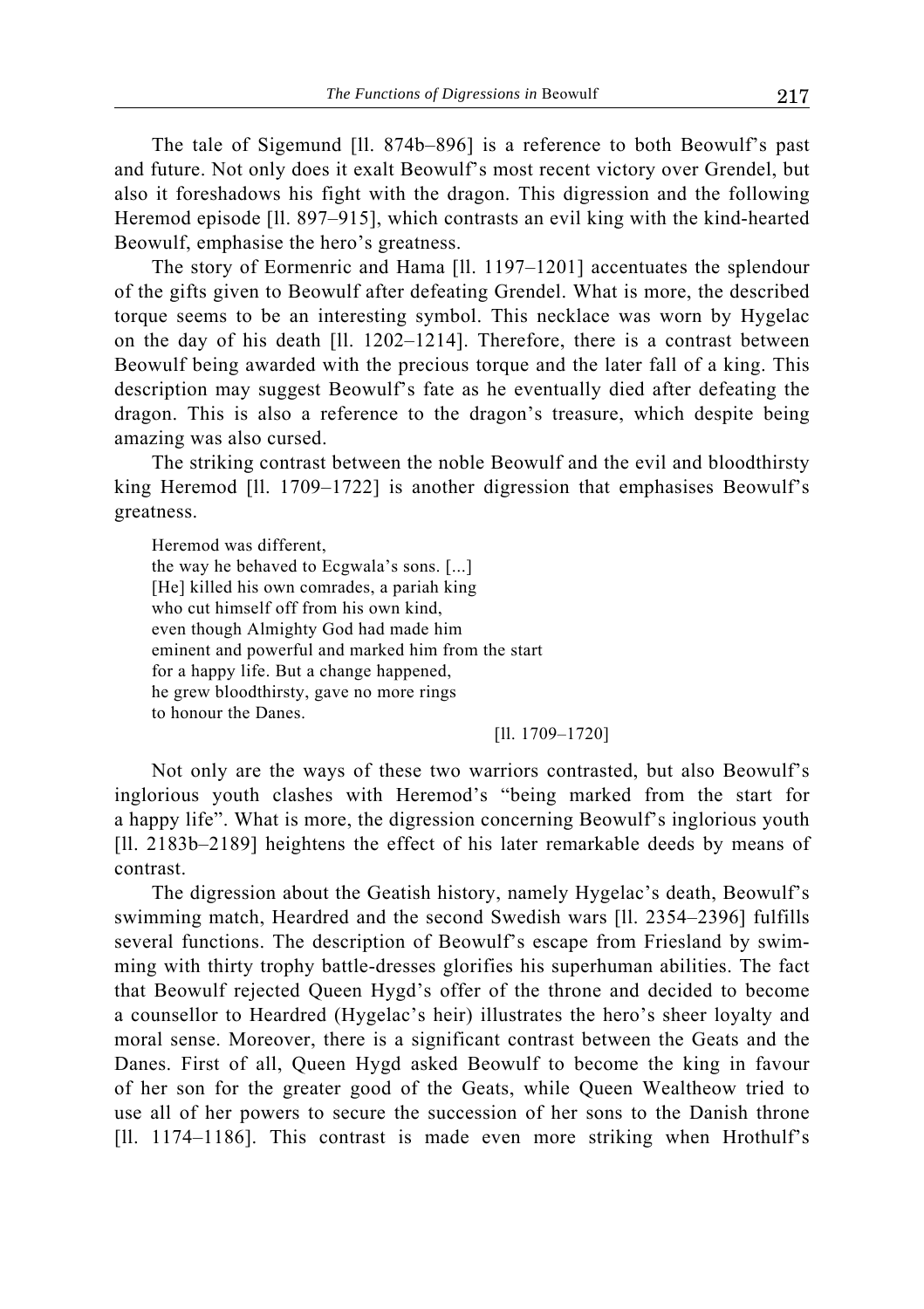treacherous usurpation<sup>17</sup> comes into account<sup>18</sup>. As a matter of fact, the function of these contrasts is to draw the reader's attention to Beowulf's loyalty<sup>19</sup>. Moreover, this digression presents the harsh reality of hostilities and how Beowulf became the king after Heardred's death. Its purpose is also to highlight Beowulf's diplomatic skills that helped him befriend the Eadgils and kill Onela. This in turn contributes to creating Beowulf's image as a good king.

The stories of Hrethel and Herebeald, the earlier Swedish wars and Dæghrefn [ll. 2428–2508] constitute Beowulf's long speech which was uttered while he was looking for the Dragon's den. The primary purpose of this digression is to provide the hero with the opportunity to gather strength before the upcoming battle by looking back at his valiant past. Nevertheless, this is only one of the functions. The accidental death of Herebeald introduces the notion of "wyrd" [fate], which establishes the inevitable and predetermined state of affairs in the presented world. Beowulf also had to accept his own fate and Hrethel's lament over the dead son is a reference to the main character's grim future. Beowulf finished his speech by telling a story about killing with bare hands the mighty warrior Dæghrefn. The obvious purpose of this boast is glorifying the hero's name20.

The Lay of the Last Survivor [ll. 2247–2266], which may be associated with the Old English poem *The Wanderer*, is another digression that refers to the notion of "wyrd":

Now, earth, hold what earls once held and heroes can no more; it was mined from you first by honourable men. My own people have been ruined in war; one by one they went down to death, looked their last on sweet life in the hall. I am left with nobody to bear a sword or burnish plated goblets, put a sheen on the cup. The companies have departed. The hard helmet, hasped with gold, will be stripped of its hoops; and the helmet-shiner who should polish the metal of the war-mask sleeps; the coat of mail that came through all fights, through shield-collapse and cut of sword, decays with the warrior.

[ll. 2247–2260]

The degeneration of "earthly glory", which is clearly presented in *The Wanderer*, appears also in The Lay of the Last Survivor. According to Bonjour, the

 $17$  In the poem there are references to Hrothulf's treacherous seizing the throne after killing the young king Hrethric [ll. 1016–1018; ll. 1163–1164]. Note that this subplot is briefly and rather unclearly mentioned in the poem. However, it is expanded in *The Saga of Beowulf* by R. Scot Johns (cf. R. Scot Johns, *The Saga of Beowulf*, Boise, Fantasy Castle Books 2012, p. 300–317).

<sup>18</sup> A.G. Brodeur, *The Art of Beowulf*, California, University of California Press 1959, p. 153.

<sup>19</sup> R. Huffman, op. cit.

<sup>20</sup> Ibidem.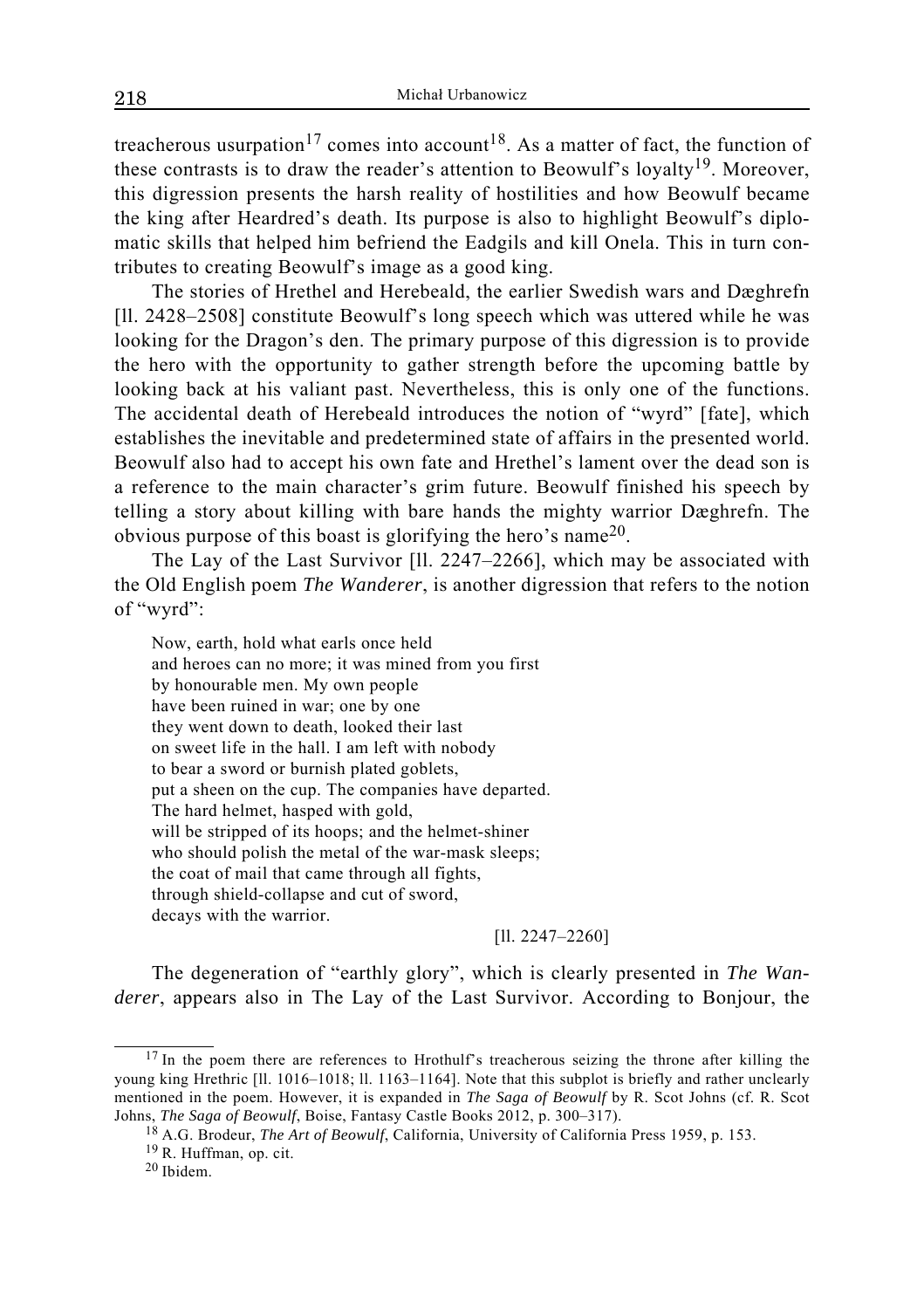lyric reflects the dominant grieving mood at the end of the poem and the destruction of the Last Survivor's people foreshadows the destruction of the Geats<sup>21</sup>.

The digression about Weohstan (Wiglaf's father) and his slaying of Eanmund in the second Swedish wars [ll. 2611–2625a] presents the history of Wiglaf's sword. The function of this digression is to create a relation between Wiglaf and Beowulf in terms of being an incredible warrior. These two characters are of the same kind, hence both of them took part in the fight against the dragon. What is more, Wiglaf's loyalty to king Beowulf and Beowulf's loyalty to king Hygelac are also similar22.

According to Bonjour, the digression concerning Hygelac's fall and the battle at Ravenswood in the earlier Swedish war [ll. 2910b–2998] fulfills the function of revealing the sad future of the Geatish nation. The Franks and the Geats were hostile towards each other since Hygelac's raid. To make matters worse, an old feud between the Swedes and the Geats was likely to rekindle. In the poem the end of the times of prosperity, which is marked by Beowulf's funeral [ll. 3137–3182], was foreshadowed in Wiglaf's messenger's speech<sup>23</sup>.

#### **1.3. Historical and legendary digressions**

Bonjour distinguished historical and legendary digressions as a separate category in his research. The fate of Heorot [ll. 82b–85] is a good example of the poet's tendency to make positive and negative elements overlap in descriptions. After creating an image of a prosperous hall, he inserted a sad conclusion:

And soon it stood there, finished and ready, in full view, the hall of halls. Heorot was the name he [Hrothgar] had settled on it, whose utterance was law. Nor did he renege, but doled out rings and torques at the table. The hall towered, its gables wide and high and awaiting a barbarous burning.

[ll. 76–83]

The so-called "barbarous burning" is an allusion to the feud between Ingeld and Hrothgar. Bonjour claims that such contrasts are supposed to give an impression of melancholy which adds even more sadness to the poem's general reception<sup>24</sup>.

At this point it is reasonable to come back to the digressions about Sigemund [Il. 874b–896] and Heremod [Il. 897–915]. After Beowulf's victorious fight against

<sup>21</sup> R.E. Bjork, J.D. Niles, op. cit., p. 209.

<sup>22</sup> R. Huffman, op. cit.

<sup>23</sup> Ibidem.

<sup>24</sup> Ibidem.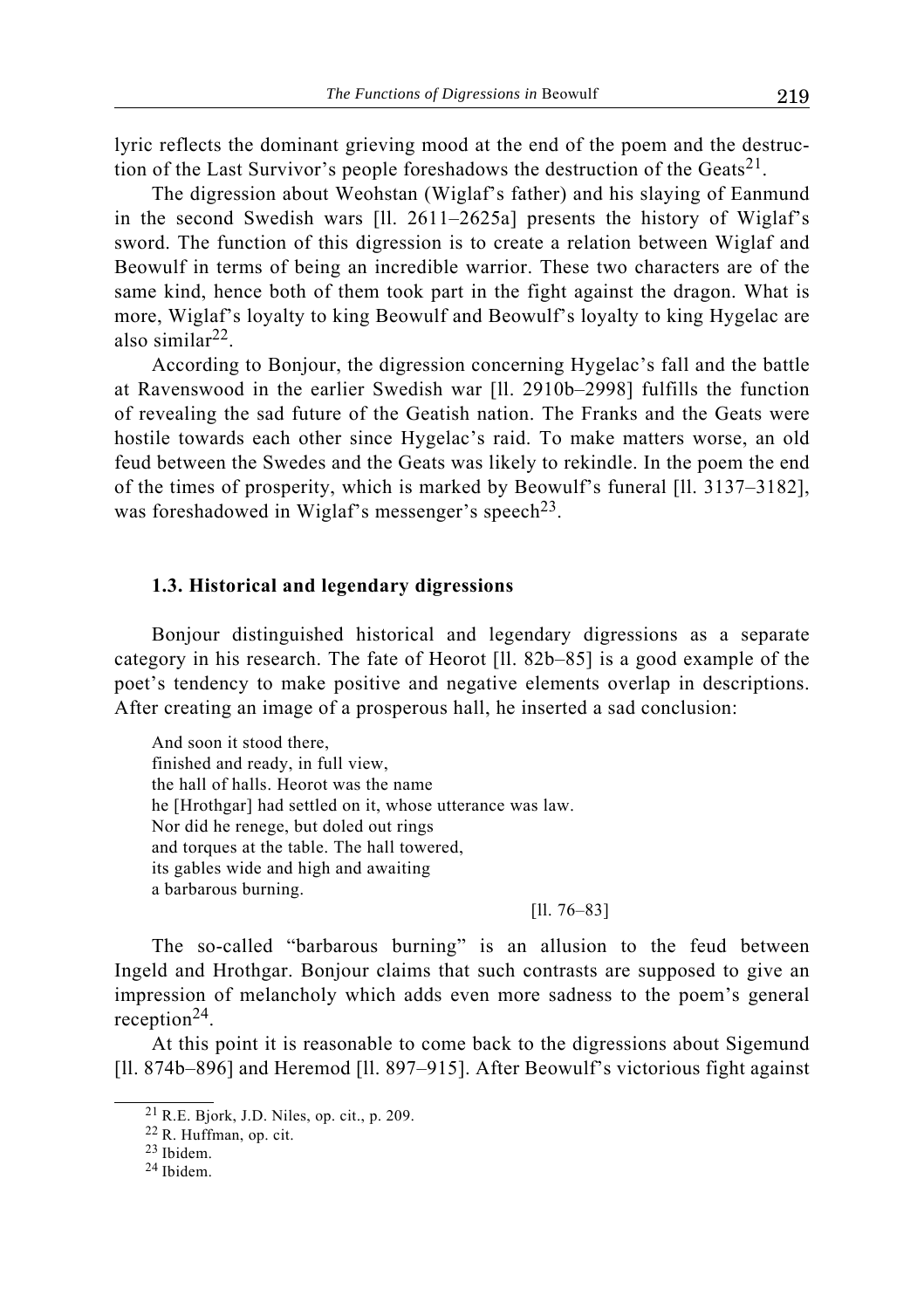Grendel, the hero was compared to these two characters in a scop's lay. Sigemund was known for slaying monsters and taking part in dangerous adventures. He was the greatest warrior since the unfortunate Heremod. As it was mentioned earlier, the function of these digressions is to praise Beowulf for his good deeds<sup>25</sup>.

The next digression begins after Beowulf's return to the land of the Geats. It presents a significant contrast between the descriptions of the evil queen Modthryth and the good queen Hygd. Nevertheless, heightening the virtues of queen Hygd by means of contrast is only one of the functions of this digression. The fact that Modthryth changed herself for the better after marrying Offa, who was a brave and just king, is of great importance. This is a reference to Beowulf's past and future – the early period of queen Modthryth being evil can be associated with Beowulf's inglorious youth, while the story of Offa foreshadows the reign of the noble king Beowulf. What is more, there is a parallelism between queen Modthryth and king Heremod as both of them became victims of abuse of power<sup>26</sup>.

The Fight at Finnsburg [ll. 1069–1159a] and the story of Freawaru and Ingeld [Il. 2032–2066] share the function of presenting tribal enmity as a powerful factor that dissolved truces and agreements. An outbreak of war was usually a matter of time. The Finn episode is an account of a feud between the Danes and the Frisians. In order to end the conflict, a Danish princess called Hildeburh was married to king Finn of the Frisians. However, peace was maintained temporarily and the purpose of this digression is to show how unstable the truce  $was^{27}$ . In the digression about Freawaru and Ingeld [ll. 2032–2066], Beowulf foresaw the fact that the proposed marriage would have similar effects in terms of martial alliance. This digression has also another function because it shows Beowulf as a great analyst, a warrior cut out for being a ruler.

The legend of the dragon's gold [ll. 2210b–2240] is a digression that acts as an introduction to the final combat between Beowulf and the dragon. What is more, it presents gold as the object of human desire. In fact, the raging dragon began to wreak havoc on the Geats because of a theft. Although Beowulf was anxious for the first time before his fight against the dragon, he was still determined to take his revenge on the monster, the latter being a typical feature of a mighty warrior.

#### **1.4. Biblical digressions**

The last group of digressions mentioned by Bonjour are Biblical digressions. There are some Christian elements, such as the Song of Creation, an allusion to the Giants' war against God and references to Cain, which are included in the poem and contribute to its artistry.

<sup>25</sup> Ibidem.

<sup>26</sup> Ibidem.

<sup>27</sup> Ibidem.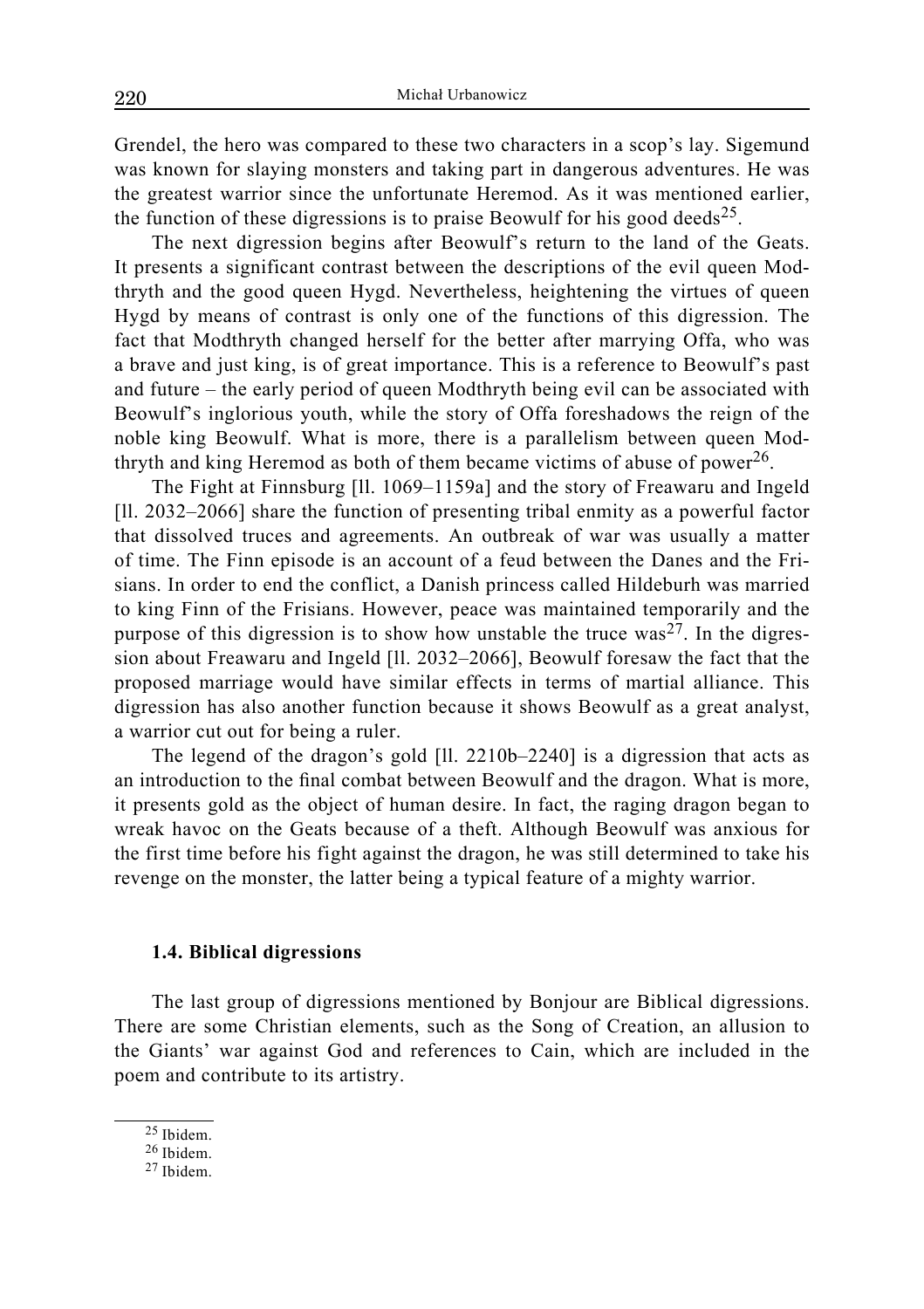The Song of Creation [ll. 90b–98] appears just before the introduction of Grendel. It refers to the Book of Genesis from the Old Testament:

[...] and the clear song of a skilled poet telling with mastery of man's beginnings, how the Almighty had made the earth a gleaming plain girdled with waters; in His splendour He set the sun and the moon to be earth's lamplight, lanterns for men, and filled the broad lap of the world with branches and leaves; and quickened life in every other thing that moved.

[ll. 90–98]

The description of the creation of the world is not only full of joy, but it is also contrasted with the grim and terrifying Grendel<sup>28</sup>:

So times were pleasant for the people there until finally one, a fiend out of hell, began to work his evil in the world. Grendel was the name of this grim demon haunting the marches, marauding round the heath and the desolate fens; he had dwelt for a time in misery among the banished monsters, Cain's clan, whom the Creator had outlawed and condemned as outcasts.

[ll. 99–107]

This extract refers also to the Biblical Cain, who killed his brother Abel and was made anathema by God. Grendel, because of representing evil in the poem, is claimed to be descended from the Biblical murderer. Moreover, this reference and later allusions to Cain [ll. 107b–114; ll. 1261b–1266a], as well as the digression concerning the Giants [ll. 1689b–1693] show how pagan and Christian elements overlap in the poem. Although old Germanic tribes considered monsters as evil spirits, the poet mentioned that these creatures are of Biblical origin. In fact, there is a unity between old traditions and The Holy Scripture<sup>29</sup>.

The history of the destruction of the giants [ll. 1689b–1693] was said to be carved on the hilt of the sword which allowed Beowulf to slay Grendel's mother. This digression fulfills the function of glorifying Beowulf. As a matter of fact, he is almost raised to the rank of a Christian knight<sup>30</sup> because of using a sword with a Biblical motif engraved on it to fight against evil forces.

- 28 Ibidem.
- 29 Ibidem.

<sup>30</sup> Ibidem.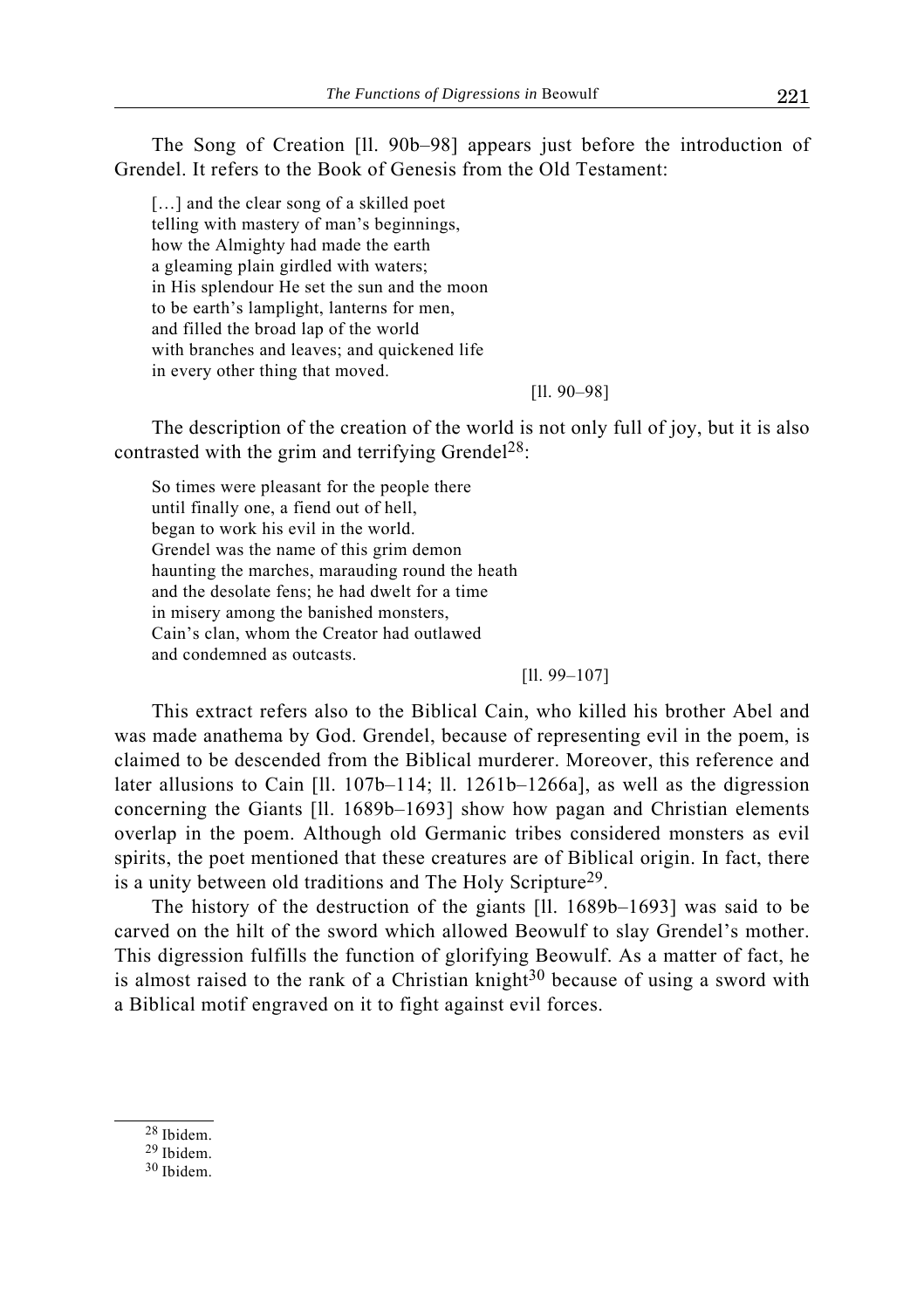## **Conclusion**

In spite of being related to the main plot in various ways, the digressions of *Beowulf* must have been consciously incorporated into the poem because they share the function of presenting contrasts, parallelisms and forebodings. As it was mentioned earlier, digressions serve as a foil to a given situation, contribute to the historical significance, provide symbolic value and heighten artistic effect. Bonjour's research proves that every digression included in the poem has its purpose and, contrary to what sceptics say, is much more than just a "clumsy breach of decorum<sup>"31</sup>. It is a foregone conclusion that the main function of digressions is not to confuse the reader by making the poem more complicated, but to make the story a Geatish Prince called Beowulf easier to imagine and comprehend. Not only do they show the hero's background, but also describe certain values such as the Anglo-Saxon code of honour, and thus create the presented world of the poem. The use of digressions constitutes the artistic design of *Beowulf* and the most important function of these stylistic devices is to provide the reader with additional pieces of information, so that the poem as a whole can be understood up to a greater extent. As a direct consequence of that, the presence of digressions in *Beowulf* is justified and should not be questioned<sup>32</sup>.

#### **Bibliography**

- Bjork, R.E., Niles, J.D. (1997). *A Beowulf Handbook*. Nebraska, University of Nebraska Press.
- Bonjour, A. (1950). *The Digressions in Beowulf*. Oxford, Blackwell.
- Brodeur, A.G. (1959). *The Art of Beowulf*. California, University of California Press.
- Heaney, S. (2000). *Beowulf: A New Verse Translation*. New York, London, W.W. Norton & Company, Inc.
- Huffman, R. (2009). *The Purpose of Digressions in Beowulf*. Available on-line: <http://ezinearticles.com/?The-Purpose-of-Digressions-in-Beowulf&id=2909879/>. Date of access: 6.12.2012.
- Johns, R. Scot (2012). *The Saga of Beowulf*. Boise, Fantasy Castle Books.
- Tolkien, J.R.R. (1936). *Beowulf: The Monsters and the Critics*. London, British Academy.
- Tristram, H.L.C. (1997). *Medieval Insular Literature Between the Oral and the Written II: Continuity of Transmission*. Tübingen, Gunter Narr Verlag.

<sup>31</sup> R.E. Bjork, J.D. Niles, op. cit., p. 193.

<sup>32</sup> When it comes to the most common complaints about digressions, some scholars, such as B.J. Timmer, claim that glorifying both pagan and Christian elements seems out of place and, along with the so-called "tasteless intrusions", diminishes the value of the poem (cf. R. Huffman, op. cit.). However, these researchers are in minority.